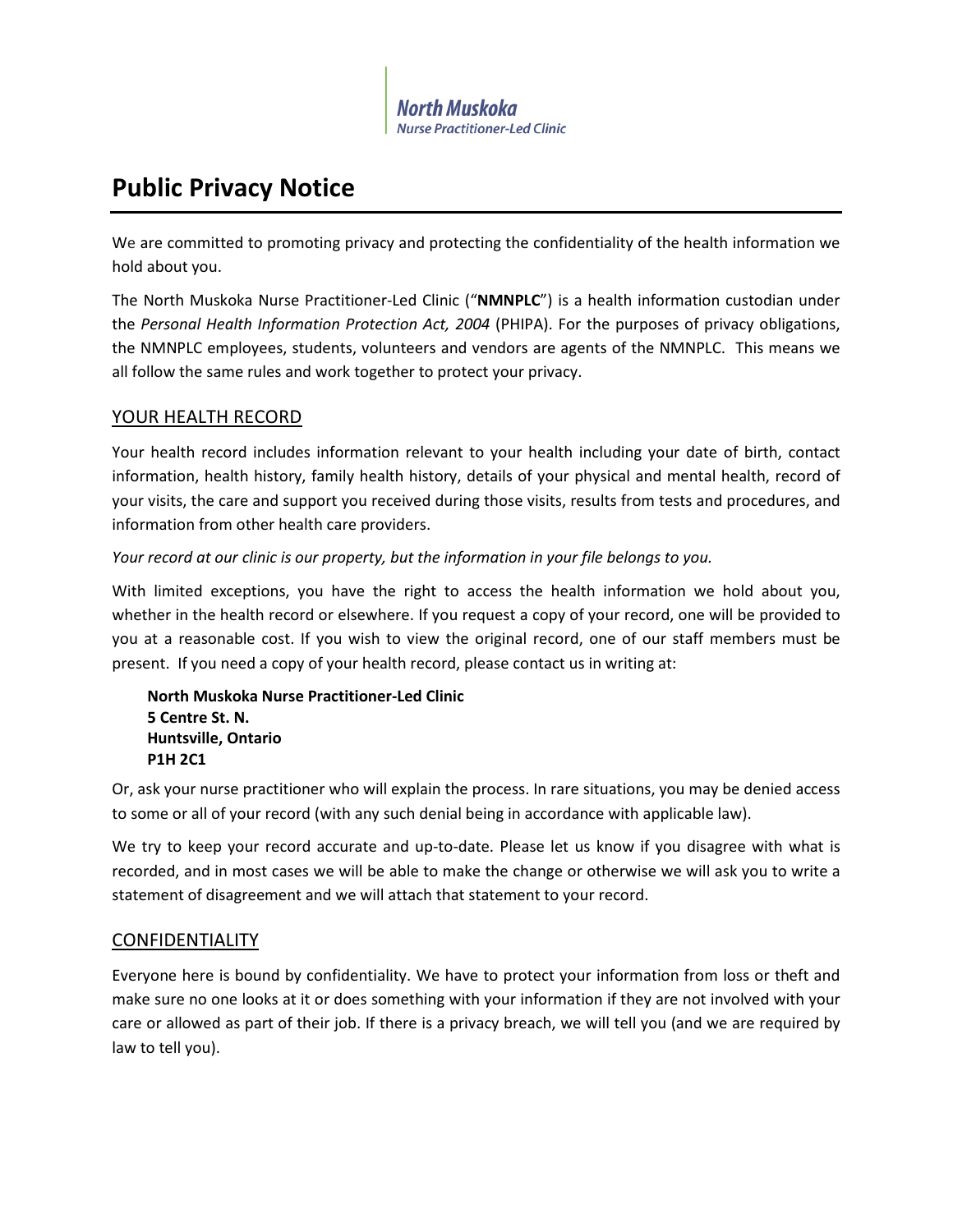North Muskoka **Nurse Practitioner-Led Clinic** 

#### OUR PRACTICES

We collect, use and disclose (meaning share) your health information to:

- Treat and care for you
- Communicate and coordinate your care with your other health care providers (including through electronic health information systems or electronic Health Records (EHR) – if you have questions about electronic health information systems, please speak with our Privacy Officer)
- Provide appointment or preventative care reminders to you and/or send patient surveys to you
- Update you of upcoming events, activities and programs
- Deliver and evaluate our programs
- Plan, administer and manage our internal operations
- Be paid or process, monitor, verify or reimburse claims for payment
- Conduct risk management, error management and quality improvement activities
- Educate our staff and students
- Dispose of your information
- Seek your permission (or permission of a substitute decision maker) where appropriate
- Respond to or initiate proceedings
- Conduct research (subject to certain rules)
- Compile statistics
- Allow for the analysis, administration and management of the health system
- Comply with legal and regulatory requirements
- Fulfill other purposes permitted or required by law

Our collection, use and disclosure (sharing) of your personal health information, is done in accordance with Ontario law.

#### YOUR CHOICES AND WHO DECIDES

You have a right to make choices and control how your health information is collected, used, and disclosed, subject to some limits.

There is no magic age when you become able to make your own decisions about your health information. You may make your own decisions if you are "capable". Your nurse practitioner or other care provider will decide if you are capable based on a test the law sets out. You may be capable of making some decisions and not others. If you are not capable – you will have a substitute decisionmaker (often your spouse, parent(s) or guardian or children) who will make your information decisions for you. Who can act as a substitute decision-maker and what they have to do is also set out in law.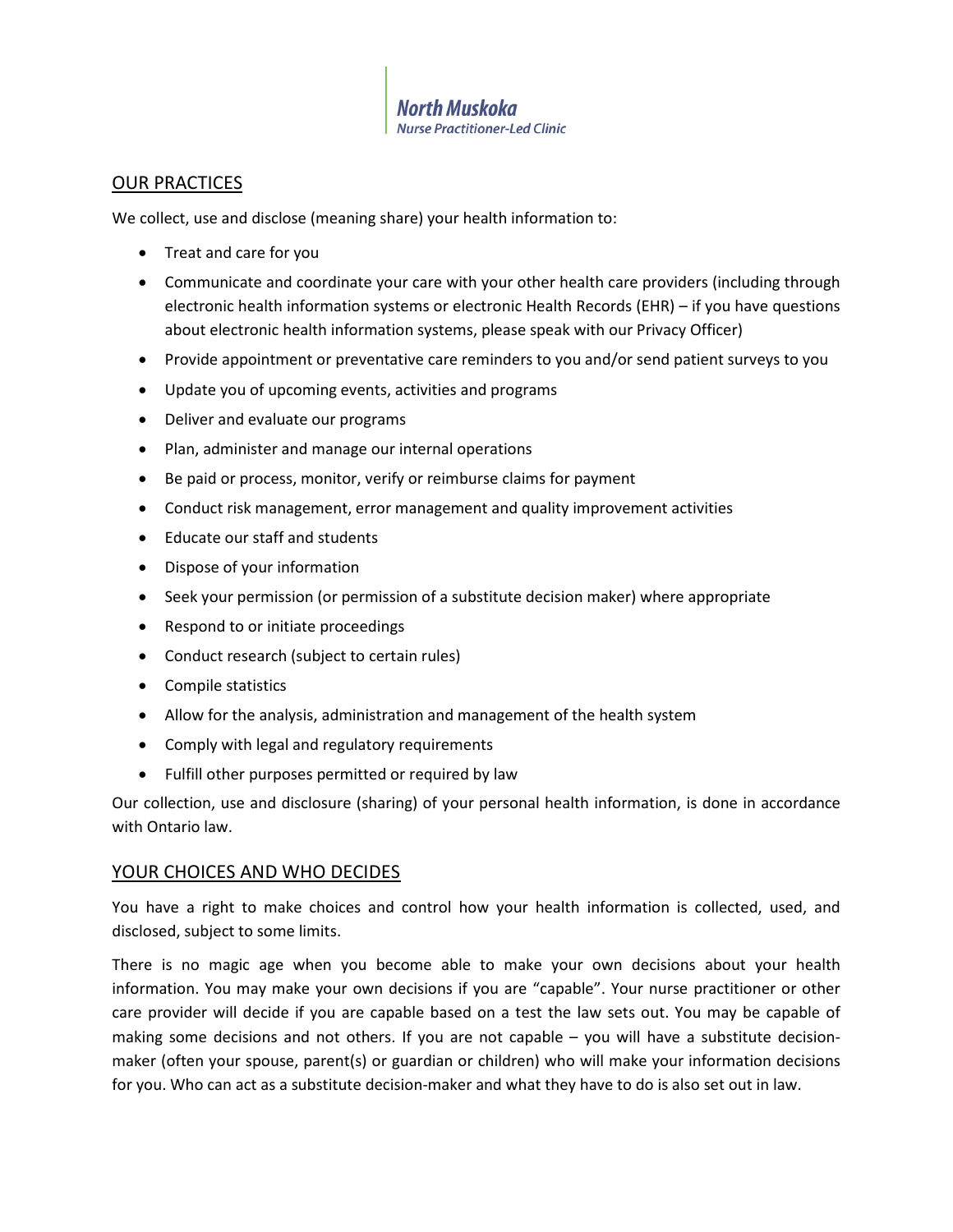

If you are under the age of 16, there are some additional rules to know. If you are capable to make your own information decisions, your parent(s) or guardian will also be allowed to make some decisions about your health record. But they won't be able to make decisions about any records about treatment or counseling where we asked for your permission alone. We encourage you to share information with your family to have supports you need. And we also encourage you to ask your health care provider questions to find out more about privacy and your family.

We assume that when you come to have health care from us, you have given us your permission (your consent) to use your information, unless you tell us otherwise. We may also collect, use and share your health information in order to talk with other health care providers about your care unless you tell us you do not want us to do so.

You have the right to ask that we not share some or all of your health record with one or more of our team members or ask us not to share your health record with one or more of your external health care providers (such as a specialist). This is known as asking for a "lockbox". If you would like to know more, please ask us for a copy of our "**Patient Lockbox Information Brochure: How to Restrict Access to your Health Record".**

There are other cases where we are not allowed to assume we have your permission to share information. We may need permission to communicate with any family members or friends with whom you would like us to share information about your health (unless someone is your substitute decisionmaker). For example, we will also need your permission to give your health information to your school or your boss or to an insurance company. If you have questions, we can explain this to you.

When we require and ask for your permission, you may choose to say no. If you say yes, you may change your mind at any time. Once you say no, we will no longer share your information unless you say so. Your choice to say no may be subject to some limits.

BUT there are cases where we may collect, use or share your health information without your permission, as permitted or required by law. For example, we do not require your permission to use your information for billing, risk management or error management, quality improvement purposes. We also do not need your permission to share your health information to keep you or someone else safe (it's called to eliminate or reduce a significant risk of serious bodily harm); or to meet reporting obligations under other laws such as for child protection.

## FOR **MORE INFORMATION OR COMPLAINTS**

If you would like a copy of our Privacy Policy, please visit our website [\(www.northmuskokanplc.com\)](http://www.northmuskokanplc.com/) or ask us for a copy.